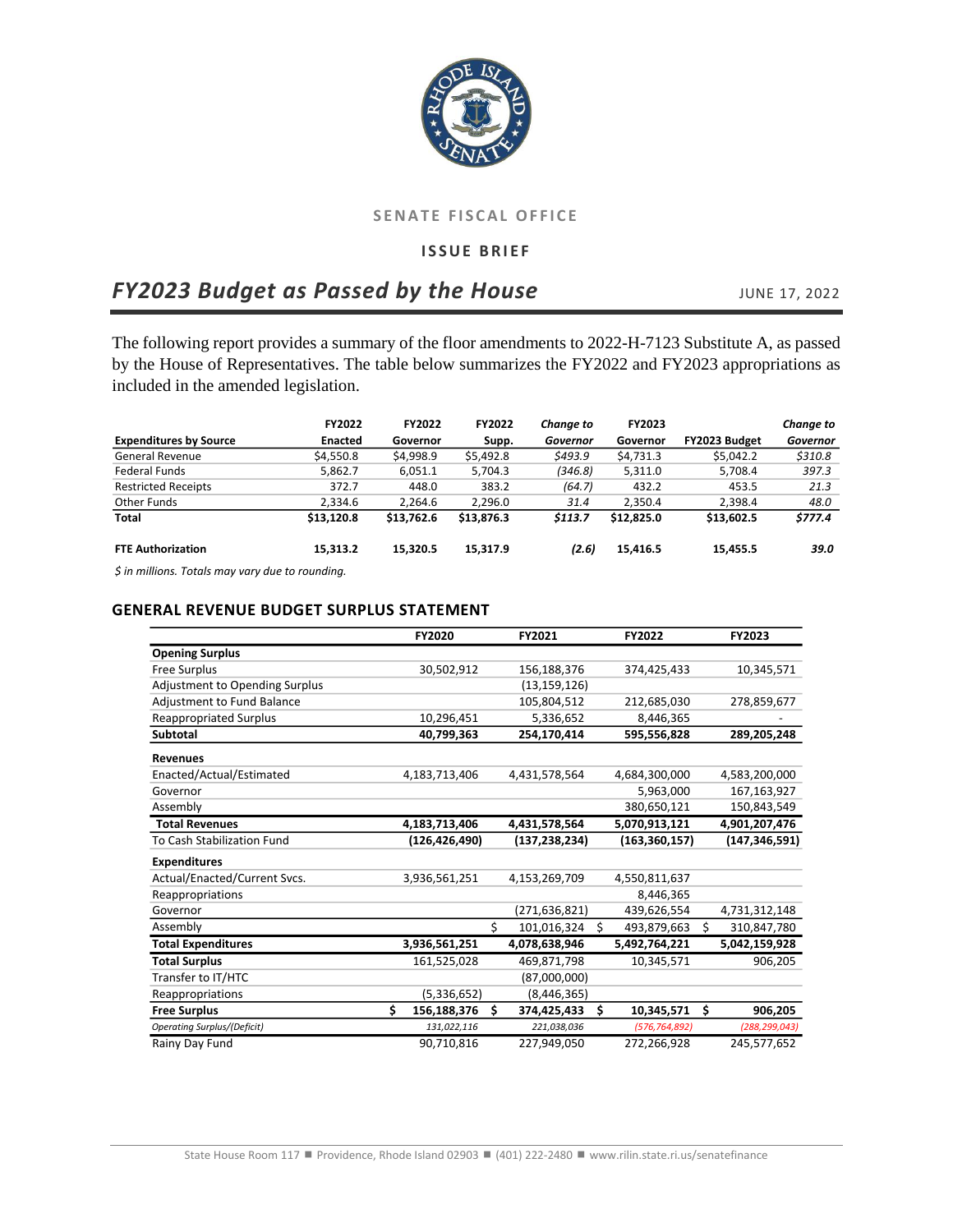#### **REVENUE CHANGES**

#### *Circuit Breaker Property Tax Relief Enhancement*

The Budget as passed by the House Finance Committee assumed the fiscal impact of Circuit Breaker Property Tax Relief budget initiative as a \$3.8 million revenue loss. Updated estimates from the Office of Revenue Analysis and adjustments to effective dates in Article 6 show that the loss in FY2023 would be \$3.7 million. The Budget as Amended by the House assumes the revised FY2023 number.

#### *Military Pensions*

The Budget as passed by the House Finance Committee assumed the fiscal impact of exempting military pension income from the State's personal income tax to be a revenue loss of \$2.5 million. Updated estimates from the Office of Revenue Analysis shows that the loss in FY2023 would be \$254,154 less, or \$2,261,163. The Budget as Amended passed by the House assumes the updated estimate.

#### *Medicaid Proposals*

The Budget as Amended by the House adds \$590,750 in revenue as compared to the House Finance Committee version based on the amendments made to Article 12 and updated estimates for tax impacts of Medicaid proposals.

## *Exemption of the Trade-in Value of Motorcycles from Sales Tax*

The Budget restores a proposal to exempt the trade-in value of motorcycles included in the Governor's Budget that was eliminated by the House Finance Committee, and assumes the \$149,514 estimated revenue loss associated with this initiative.

## *Exemption of Breast Pumps from Sales Tax*

The Budget as passed by the House Finance Committee assumed the fiscal impact of exempting breast pumps and related products to a revenue loss of \$29,800. Updated estimates from the Office of Revenue Analysis shows that the loss in FY2023 would be \$58,328, based on an October 1, 2022, start date. A full year loss will be \$77,770. The Budget as Amended by the House assumes the revised FY2023 number.

## *Circuit Breaker Property Tax Relief Enhancement*

The Budget passed by the House Finance Committee did not include a revenue impact in FY2022 for the Circuit Breaker Property Tax Relief initiative; the first year impact was assumed in FY2023. The Budget as Amended by the House assumes a revenue loss of \$1.8 million in FY2022 based on date clarifications in Article 6.

#### **ARTICLE 1: RELATING TO MAKING APPROPRIATIONS IN SUPPORT OF FY2022** (**[LC004151/16](http://webserver.rilegislature.gov/gen_assembly/Daily/housefloorcorr/MAM-H7123-A-1-0-4151-16.pdf)**)

The amendment includes changes to FY2023 appropriations as follows:

# *American Rescue Plan Act (ARPA) State Fiscal Recovery Fund (SFRF)*

The Budget makes various changes to the proviso language directing the spending of federal State Fiscal Recovery Funds. The amendment adjusts this including:

#### *Department of Administration*

The amendment clarifies that the ARPA support for healthcare facilities is to address the ongoing staffing needs of hospitals, nursing facilities, and community health centers relating to the COVID-19 public health emergency.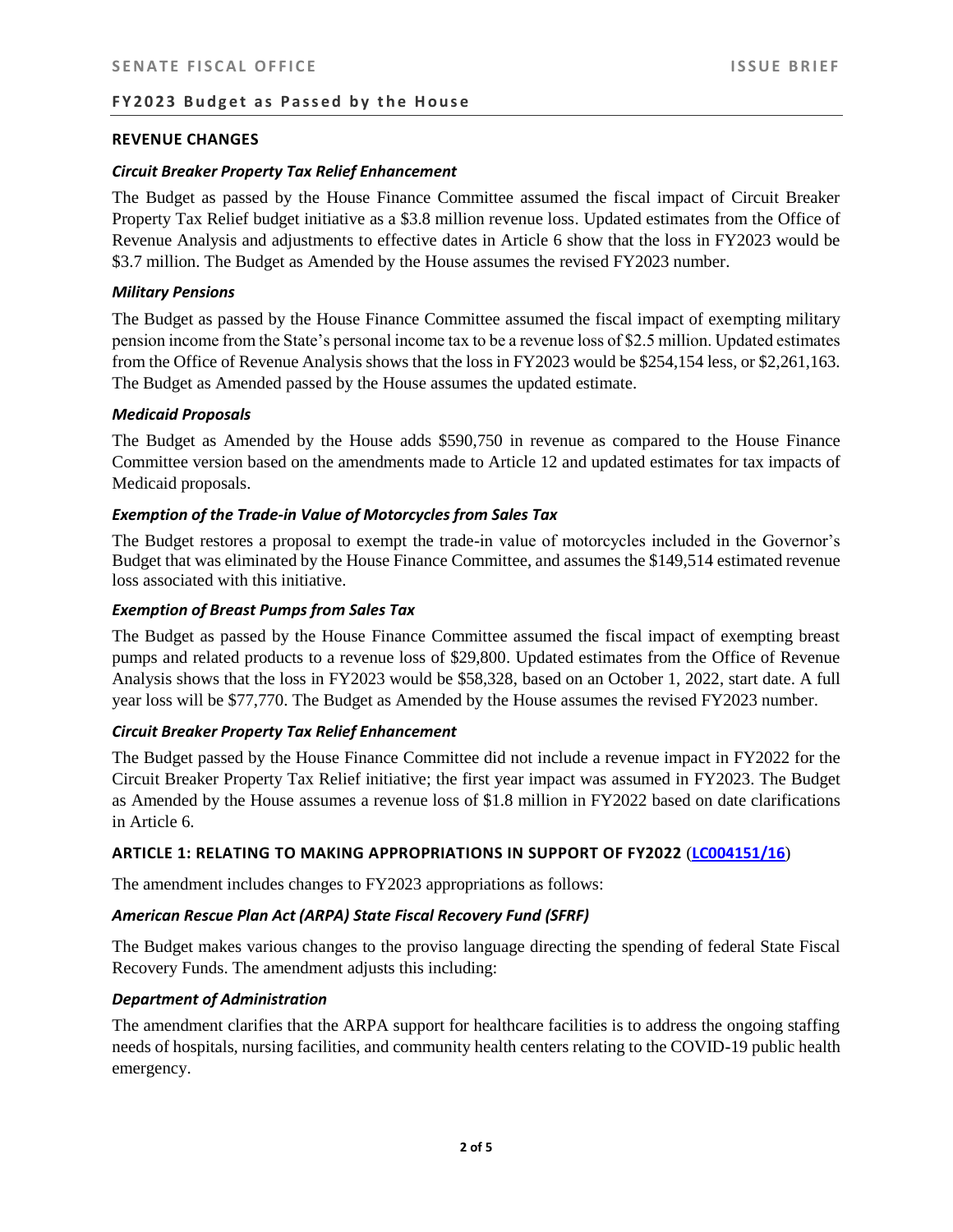## *Rhode Island Housing*

The amendment clarifies that the Home Repair and Community Revitalization funds will also support critical home repairs within the eligible communities.

## *Department of Revenue*

The amendment adds \$446,724 to the Department of Revenue's State Aid program to fund the advance payment to East Providence in FY2023 under the Motor Vehicle Excise Tax phase-out program that is authorized in Article 6. The full phase-out for the City occurs in FY2024.

## *Department of Business Regulation*

The amendment makes changes to RICAP monies allocated to the RI Fire Academy to align with the estimated costs for necessary updates for the remainder of FY2022, and following years.

## *Executive Office of Health and Human Services*

The Budget adds \$229,526 in general revenue and \$2.1 million in matching federal funds to correct the estimated cost for the increase in Labor and Delivery Rates, and \$12,000 in general revenue matched by federal funds to support the extension of coverage to biomarker testing provided in Article 12.

#### *Department of Human Services*

The amendment appropriates \$70,000 to the Rhode Island Works Program to align with costs associated with the extension of the RI Works program lifetime form 48 months and 60 months. It also makes technical corrections to the Office of Health Aging's Home Health Agency Rates.

#### *Elementary and Secondary Education*

The Budget adds \$701,190 to Article 10, providing 20.0 percent of any negative difference between the FY2023 educator aid distribution proposed by the House Finance Committee and current law.

## *Public Higher Education*

The Budget provides \$100,000 for the Institute for Labor Studies and Research (ILSR) through the University of Rhode Island. The Institute for Labor Studies & Research (ILSR) is a private, non-profit educational institution that provides

education and training to enable working Rhode Islanders and the labor movement to have a stronger voice in the workplace, to participate more effectively in Rhode Island's changing job market and to create a more just and equitable society.

## *Department of Environmental Management*

The Budget adds \$100,000 for the Wildlife Clinic of Rhode Island to hire a veterinarian. The Wildlife Clinic is a fully-functional clinic dedicated to the veterinary care and treatment of all species of wild animals native to Rhode Island from songbirds to squirrels to salamanders. Previously, veterinarian services were provided on a volunteer basis; however, those services are no longer available.

## *Transportation*

The amendment adds to the proviso language outlining requirements for the Rhode Island Public Transit Authority (RIPTA) to undertake a study of current operations and paratransit bus services for seniors and

| House Floor Amendment LC004160/4)  |                        |  |  |  |  |  |
|------------------------------------|------------------------|--|--|--|--|--|
|                                    | 20.0 Percent of        |  |  |  |  |  |
|                                    | negative HFC change to |  |  |  |  |  |
| <b>Districts</b>                   | <b>Governor Model</b>  |  |  |  |  |  |
| <b>Barrington</b>                  | \$302,169              |  |  |  |  |  |
| <b>Fast Greenwich</b>              | 148,478                |  |  |  |  |  |
| <b>Exeter</b>                      | 106,335                |  |  |  |  |  |
| North Smithfield                   | 30,508                 |  |  |  |  |  |
| Richmond                           | 502                    |  |  |  |  |  |
| Smithfield                         | 75,374                 |  |  |  |  |  |
| <b>Beacon Charter School</b>       | 22,731                 |  |  |  |  |  |
| <b>Blackstone Academy</b>          | 11,212                 |  |  |  |  |  |
| Village Green Charter School       | 1,073                  |  |  |  |  |  |
| Davies Career and Technical School | 2,808                  |  |  |  |  |  |
| <b>Total</b>                       | \$701,190              |  |  |  |  |  |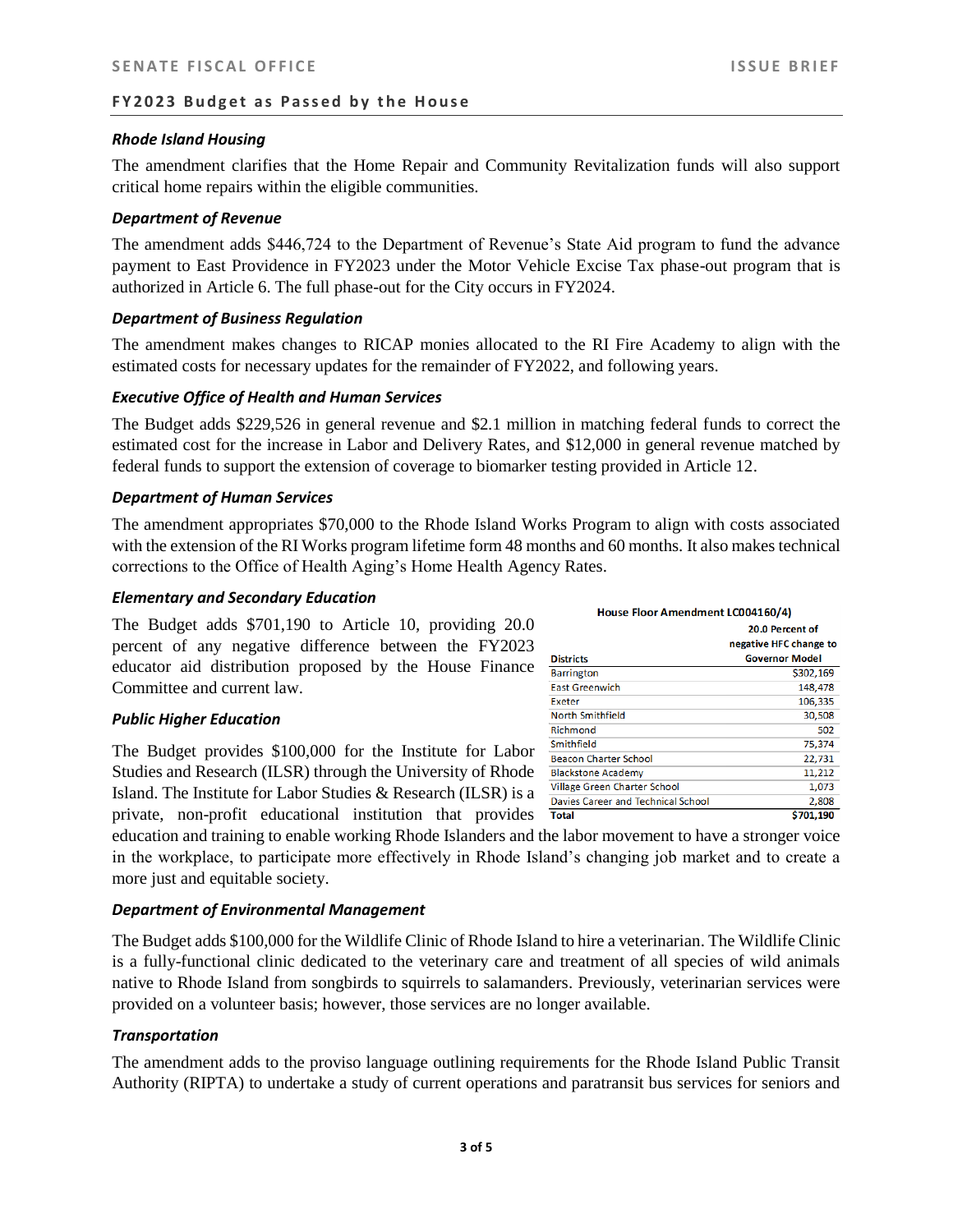individuals with disabilities. The amendment includes requirements around whose input should be included in the study.

## **ARTICLE 3: RELATING TO GOVERNMENT REFORM [\(LC004153/3\)](http://webserver.rilegislature.gov/gen_assembly/Daily/housefloorcorr/MAM-H7123-A-1-0-4153-3.pdf)**

The amendment makes minor technical and drafting corrections.

## **ARTICLE 6: RELATING TO TAXES AND REVENUES [\(LC004157/4\)](http://webserver.rilegislature.gov/gen_assembly/Daily/housefloorcorr/MAM-H7123-A-1-0-4156-11.pdf)**

## *Exemption of Breast Pumps from Sales Tax*

The amendment clarifies what specific breast pump-related products and supplies are exempted from the sales tax by replacing more vague language with a specific and comprehensive listing. The amendment was made at the suggestion of the Division of Taxation as a way of making implementation by businesses and enforcement by the Division easier.

## *Exemption of the Trade-in Value of Motorcycles from Sales Tax*

The amendment restores a proposal to exempt the trade-in value of motorcycles from the sales tax. This was included in the Governor's Budget but was eliminated by the House Finance Committee.

## *Motor Vehicle Excise Tax Payment State Aid Program*

The amendment advances the Motor Vehicle Excise Tax Payment for East Providence in FY2023. The full phase-out for the City is a year later.

#### *Other Technical Corrections*

The amendment also includes several technical and corrections, including clarifying the applicable tax years that the various initiatives will affect and when hospital license fee payments are to be made.

# **ARTICLE 7: RELATING TO MAKING REVISED APPROPRIATIONS IN SUPPORT OF FY2022** (**[LC004157/4\)](http://webserver.rilegislature.gov/gen_assembly/Daily/housefloorcorr/MAM-H7123-A-1-0-4157-4.pdf)**

The amendment includes changes to FY2022 appropriations as follows:

# *Department of Business Regulation*

The amendment provides language to allow for the reappropriation of any unexpended funds provided for purchasing firefighting foam from FY2022 to FY2023.

## *Department of Environmental Management*

The amendment provides language to allow for the reappropriation of any unexpended funds provided for disposal of firefighting foam from FY2022 to FY2023.

# *Department of Revenue*

The amendment adds proviso language the Motor Vehicle Excise Tax Payments program that directs the use of \$3.3 million of the \$129.7 million to be utilized by the Town of Cumberland in the Town's fiscal year 2022 to backfill revenue that would have been recognized in the Town's fiscal year 2022 had the motor vehicle excise tax not been repealed effective July 1, 2022.

## **ARTICLE 10: RELATING TO EDUCATION [\(LC004160/4\)](http://webserver.rilegislature.gov/gen_assembly/Daily/housefloorcorr/MAM-H7123-A-1-0-4160-4.pdf)**

The amendment provides 20.0 percent of the difference between the FY2023 funding formula distribution, as approved by the House Finance Committee, and current law.